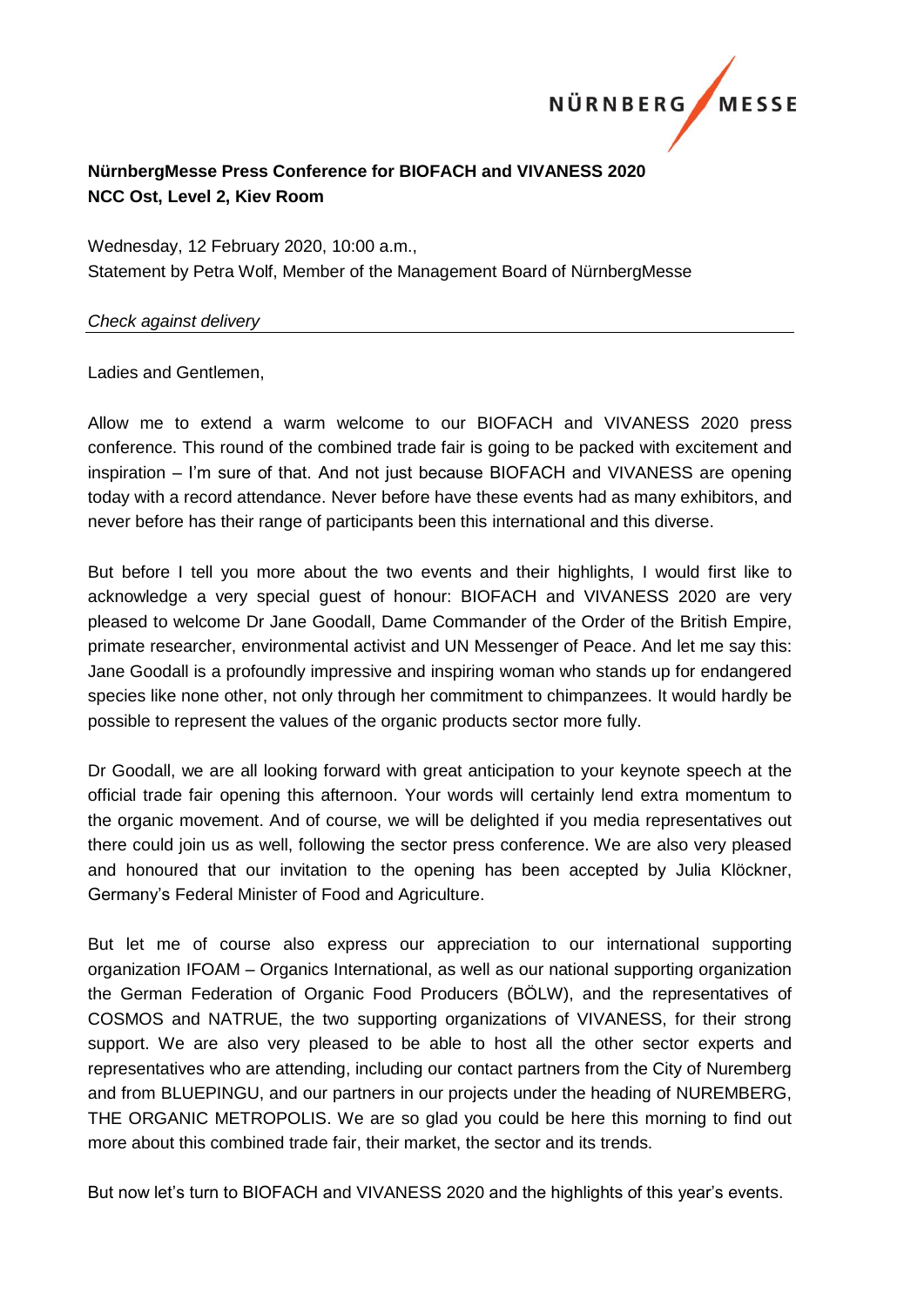### **BIOFACH and VIVANESS 2020: Two trade fairs with a record 3,792 exhibitors**

BIOFACH and VIVANESS have both set best records this year for number of exhibitors, exhibition space and international attendance: 3,792 exhibitors – 292 of them at VIVANESS – from 110 countries will showcase their products to the trade public on a display area measuring 57,609 square metres. BIOFACH and VIVANESS 2020 are offering their roughly 50,000 visitors even more diversity than ever, in two additional halls. This year's Top 5 exhibitor countries at BIOFACH – apart from Germany, with 888 exhibitors – are Italy with 528 exhibitors, Spain with 219, France with 179, the Netherlands with 134, and Austria with 122. Among the countries making their first appearances at BIOFACH are Angola, Kazakhstan and Mongolia.

VIVANESS too has good reason to be pleased. And not just because this International Trade Fair for Natural and Organic Personal Care is moving into Hall 3C, one of our newest and most modern halls, and one that has won awards for sustainability. More companies than ever – 292 from 42 countries – are gathering at this year's VIVANESS. After Germany with 103 companies, the Top 5 countries here are France with 44 companies, Spain with 21, Italy with 19, and Bulgaria and Austria with 10 each. Two newcomers to VIVANESS 2020 are Namibia and New Zealand.

So the roughly 50,000 visitors who attend BIOFACH and VIVANESS this year can look forward once again to a wealth of inspiration about trends in food and other product ranges, along with lots of new discoveries.

For instance, between them, the two booths for new arrivals will be offering 826 announced new products, with 629 at this year's BIOFACH, and 197 at VIVANESS. The winners among those in contention for the two events' Best New Product Awards will be decided during the shows by the trade visitors in attendance in a real-time vote before Friday, when the prizes will be awarded.

#### **Appearing on the BIOFACH and VIVANESS trend wall**

For the first time, this year trade visitors will also be able to discover the latest trends on the two BIOFACH and VIVANESS trend walls (in the area between Hall 1 and Hall 3C). And those of you from the media should certainly be sure to include a visit to those walls on your schedule!

#### **So what are the two events' trends in 2020?**

The major trends at BIOFACH are "Innovative Packaging Solutions", "Vegan 2.0", "Open Pollinated Varieties" and "Region 2.0" or the emotional appeal of regional goods.

Trending at VIVANESS are the "Zero Waste Bathroom", "All about Hemp", "Dental Care", and "Packaging".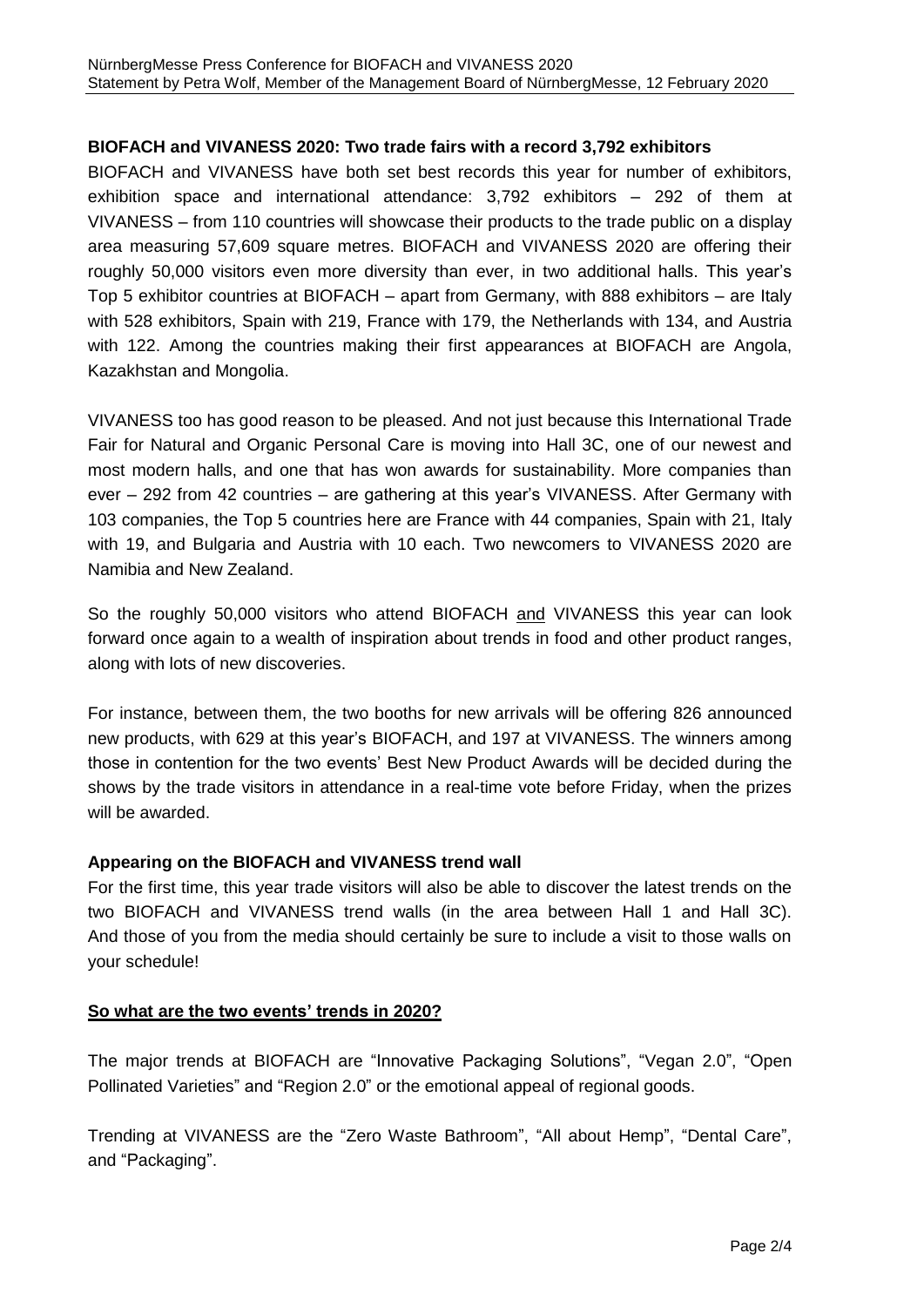BIOFACH and VIVANESS are two trade fairs sharing a single date, at a single place, for four days – offering an overview of the entire value chain in the organic foods and natural and organic cosmetics sector from around the world. And with the two fairs' program of outstanding accompanying events and the "Organic delivers!" Congress focus, this is where the sector is gathering to shape the future.

### **The congress theme "Organic delivers!" and a new special show about water**

BIOFACH and the VIVANESS congresses are high-calibre knowledge and information platforms with a solid foundation of expertise, and attract over 8,000 participants each year to some 150 individual presentations. Under the **"Organic delivers!"** heading, this year's congress is highlighting the positive effect of the sector's organic approach. It protects our water, improves soil fertility and strengthens biodiversity. It also protects the climate, is healthy as part of a holistic approach and safeguards the foundations of life. Organic agriculture, food production and trade benefit the common good around the world. A new special show at BIOFACH 2020 will explore in more depth one of the facets of the congress theme, organised jointly with the Bio-Mineralwasser organic mineral water quality collective. At the network hub **"Water – is the basis of life endangered?"** the World's Leading Trade Fair will address a highly topical issue. In presentations and numerous other knowledgetransfer formats, 15 associations, institutions and companies will present their projects and products relating to water as an essential resource for life at the new special show.

# **All facets of organic: The thematic focus areas at BIOFACH**

BIOFACH offers three major thematic focus areas to explore: **Know-how & Learning, New Products & Trends**, and **Experience & Discover**. Besides the BIOFACH Congress, the Know-how & Learning focus area includes the German-language "Fachhandelstreff" for specialist retailers, the network hubs "Generation Future" and "Initiatives & NGOs" as well as the new special show "All about water – is the basis of life endangered?".

The focus of "New Products & Trends" is on new products, newcomers and start-ups. This also includes the Novelty Stand and the Best New Product Award, as well as the Pavilion that the Federal Ministry for Economic Affairs and Energy sponsors for innovative new companies, the "German Newcomers". Twenty-five newcomers and start-ups will be presenting to the trade public there under the heading of "Innovation made in Germany".

The Experience the World of OLIVE OIL, WINE and VEGAN are part of the thematic focus area "Experience & Discover". Product presentations, tastings and accompanying events for trade visitors are a long-standing part of the program there. There is also a standing tradition of coveted awards: the international organic wine prize known as MUNDUS VINI BIOFACH, and the Olive Oil Award. The former will be decided in a tasting by a jury from the Meininger Verlag publishing house before BIOFACH opens. And the winner of one of the much-desired olive oil awards will be decided by the trade visitors at the fair itself, in a blind tasting with an on-the-spot vote.